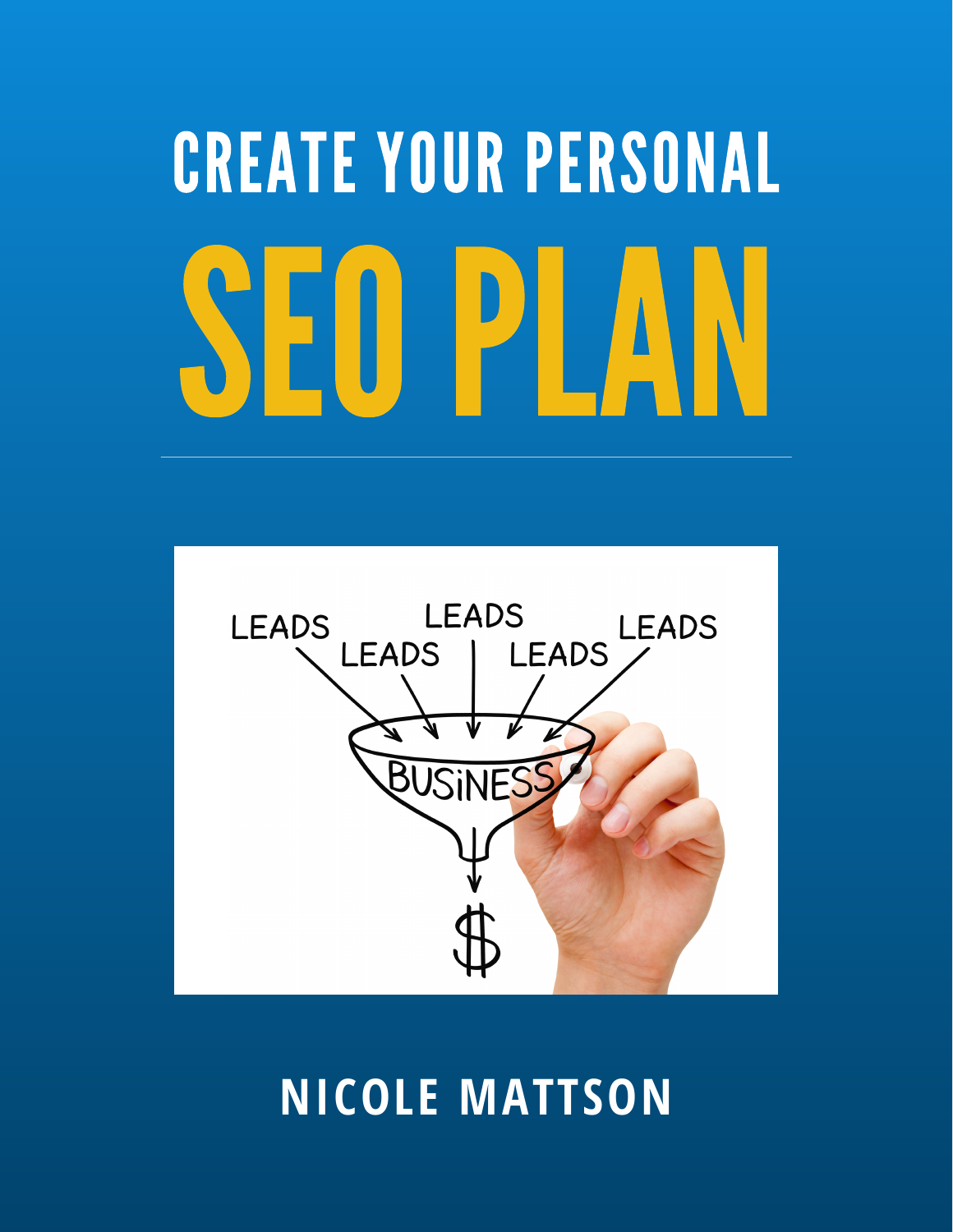### SEO BASICS

#### **What is search engine optimization, or SEO?**

SEO is the process of making changes to your online presence so your website ranks higher on search engine results pages. SEO is an ongoing process because search engines are constantly changing what they rank for. And your competitors may be adding new content that impacts how your content ranks.

#### **Why does SEO matter for your business?**

Because it's free advertising! About half of all product searches start on search engines (Amazon gets most of the other half). About half of all Google searches have what's called local intent. "Local intent" means searches like "buy pet supplies near me" or "best pizza in Minot."

#### **How do people use search engines?**

Nine out of ten times they start with Google. And they usually click on one of the first three results they see.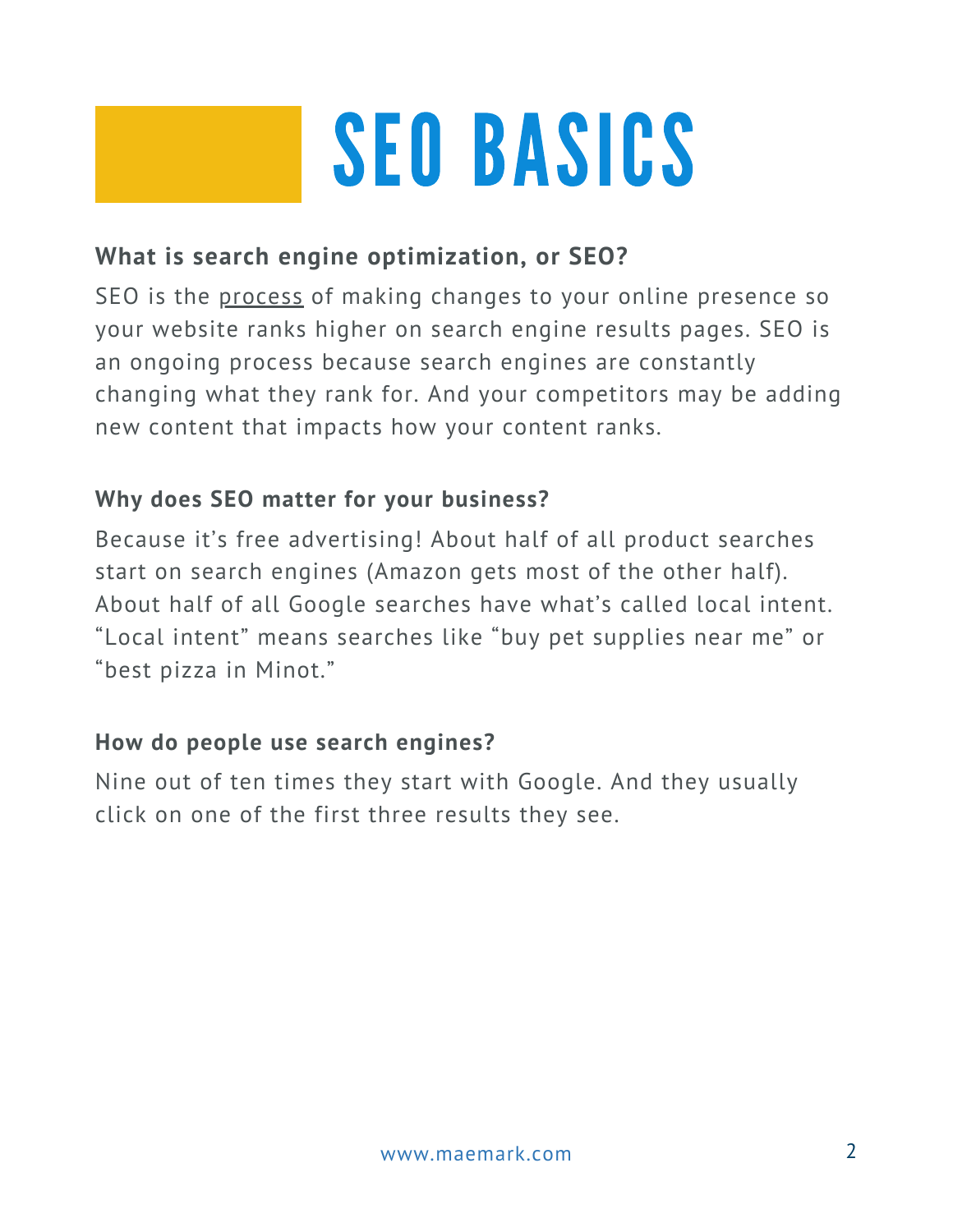### SEARCH ENGINES

#### **What search engines are there?**

Google, Bing, Yahoo, and DuckDuckGo are the top search engines, but because so much search traffic goes to Google, it's best to focus your efforts there.

But remember, your customers might also be looking for what you offer via Amazon, YouTube, social media, and maps. Customers don't think about how they search, they just go where they expect to find what they are looking for. Today we're focusing on search engines, but don't forget about some of the other places your customers might try to find you.

#### **How do search engines decide what to show you?**

They use something called "ranking factors." These ranking factors try to match search queries with the information that searchers are looking for.

Many of the most important ranking factors can be broken down into three main categories: relevance, stickiness, and using the right technology.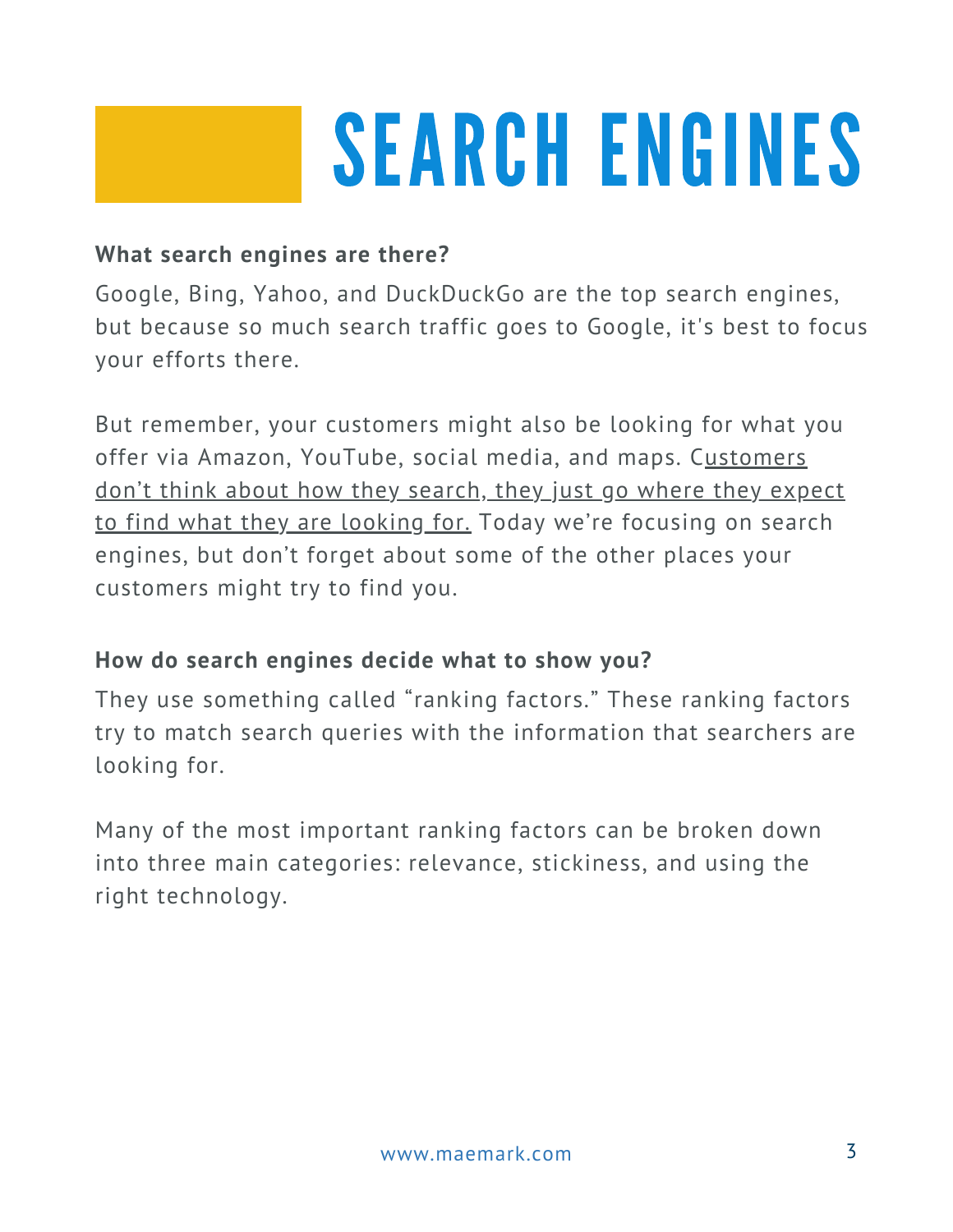### SEARCH ENGINES

#### *Relevance*

Search engines determine whether your website is relevant to what searchers are looking for by looking at what words you use in your page titles and the keywords you use in different places on your website. For searches with local intent, they also look at your proximity to where the searcher is, and your business's prominence in your community. Does your business appear in local media? Do other sites link to yours?

#### *Stickiness*

Do people stay on your site for a few seconds, or a few minutes? Do they click around to other pages after one they first visited? Do they come back for another visit later?

#### *Technology*

Do your pages load quickly? Does your website work well on mobile devices? Do you have HTTPs installed? These can be trickier to fix, but they are super important and if you're having problems with your SEO, these are some things that you should definitely check for.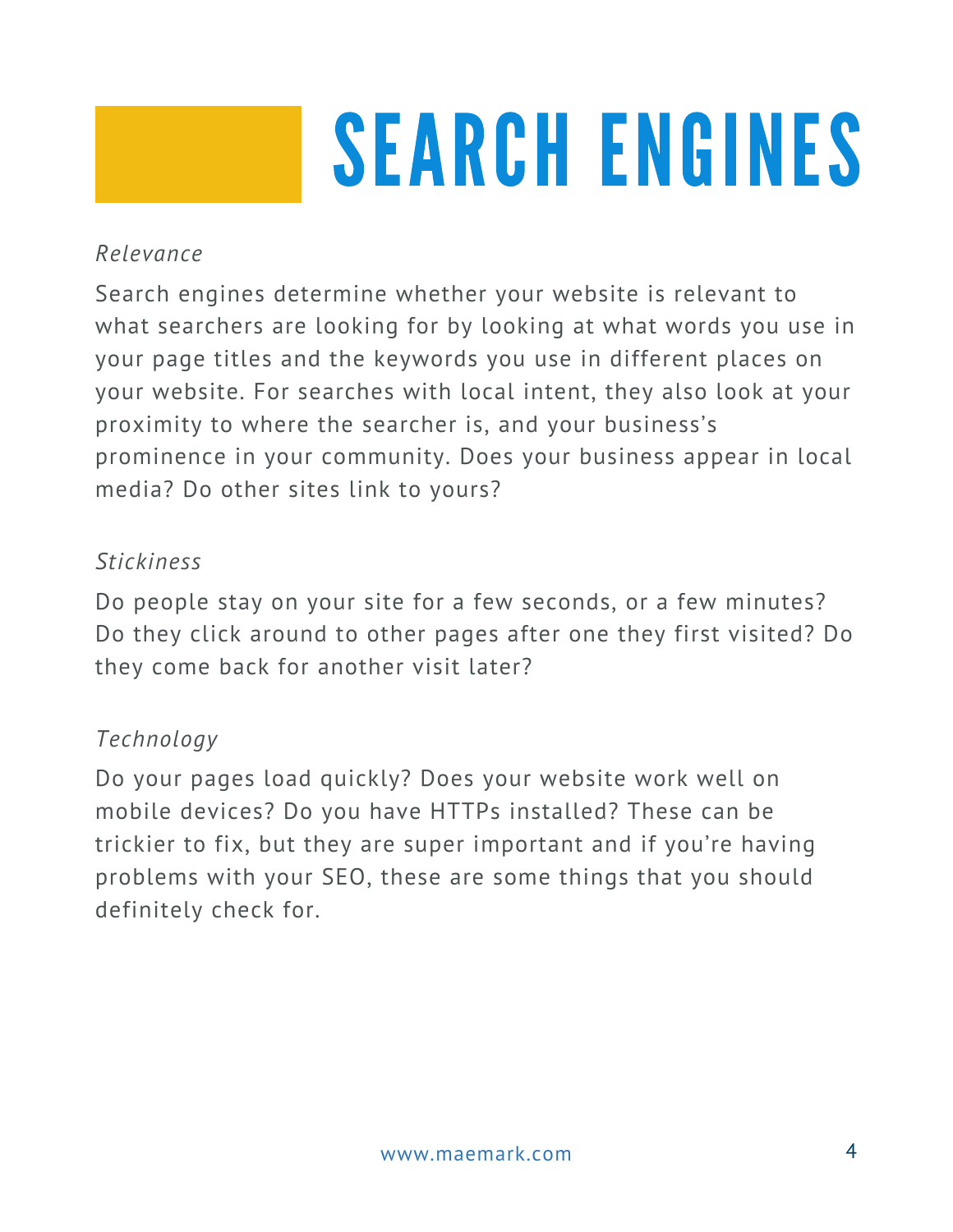## BOOST YOUR SEO

#### **Build your Google My Business page**

The benefits having a good Google My Business page are that they serve a lot of information for searches with local intent, which we learned before are about half of all searches. They are also really important to have so that your business information shows up on map searches and in the local 3-pack. Finally, they give you an opportunity to show customer reviews on the search results page, rather than having people click through to another website for them. And best of all, you get all that value for free.

If you don't already have a Google My Business page set up, you can go to [google.com/business](http://google.com/business) to get one started.

#### **Set unique page titles**

The next way you can boost your SEO is by checking to see if your website pages all have unique titles. Make sure the titles on your website pages are not only the name of your business, but also describe what is on the page.

#### **Update your website content**

Regularly adding new content to your website tells search engines that you are open for business and that searchers might find what they're looking for on your site. Whether it's product information or a blog post, try to add something new to your website at least once a month.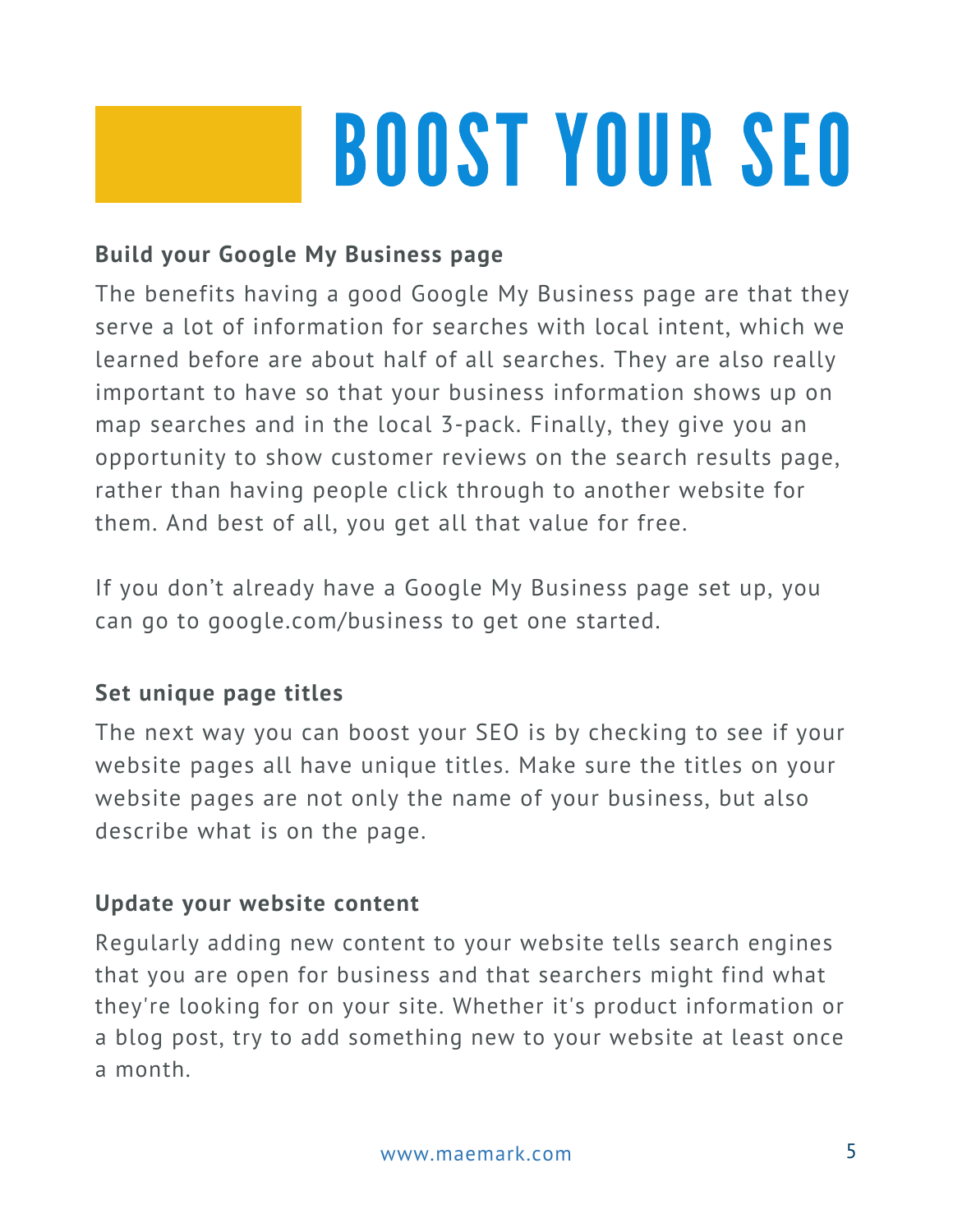## BOOST YOUR SEO

#### **Make sure you're mobile friendly**

About half of all website traffic is on mobile devices. If your website can't be easily viewed and used on a mobile phone, search engines won't put you as high up on search results lists as other websites that are mobile friendly. Google has a tool you use to check on whether the mobile version of your website has any problems you need to fix. I'll get you a link to that on the next page.

#### **Check your page speed**

Like websites that are not optimized for mobile, slower websites are less likely to show up high on search results. Google has a different tool that you can use to check to see if your website is loading too slowly, and they will offer diagnostics for how to fix it if it is. I will also share a link to it at the end. Most of the things it will tell you to do aren't things you're going to be able to do on your own, but it's good to know whether you have a problem that might be negatively impacting your SEO.

#### **Update your meta descriptions**

When you see a description of what's on a page on a search engine result, it comes from that page's meta description. With most website software, you can set the meta description yourself in the page settings. Make sure your meta descriptions accurately describe what's on the page and use your keywords where appropriate.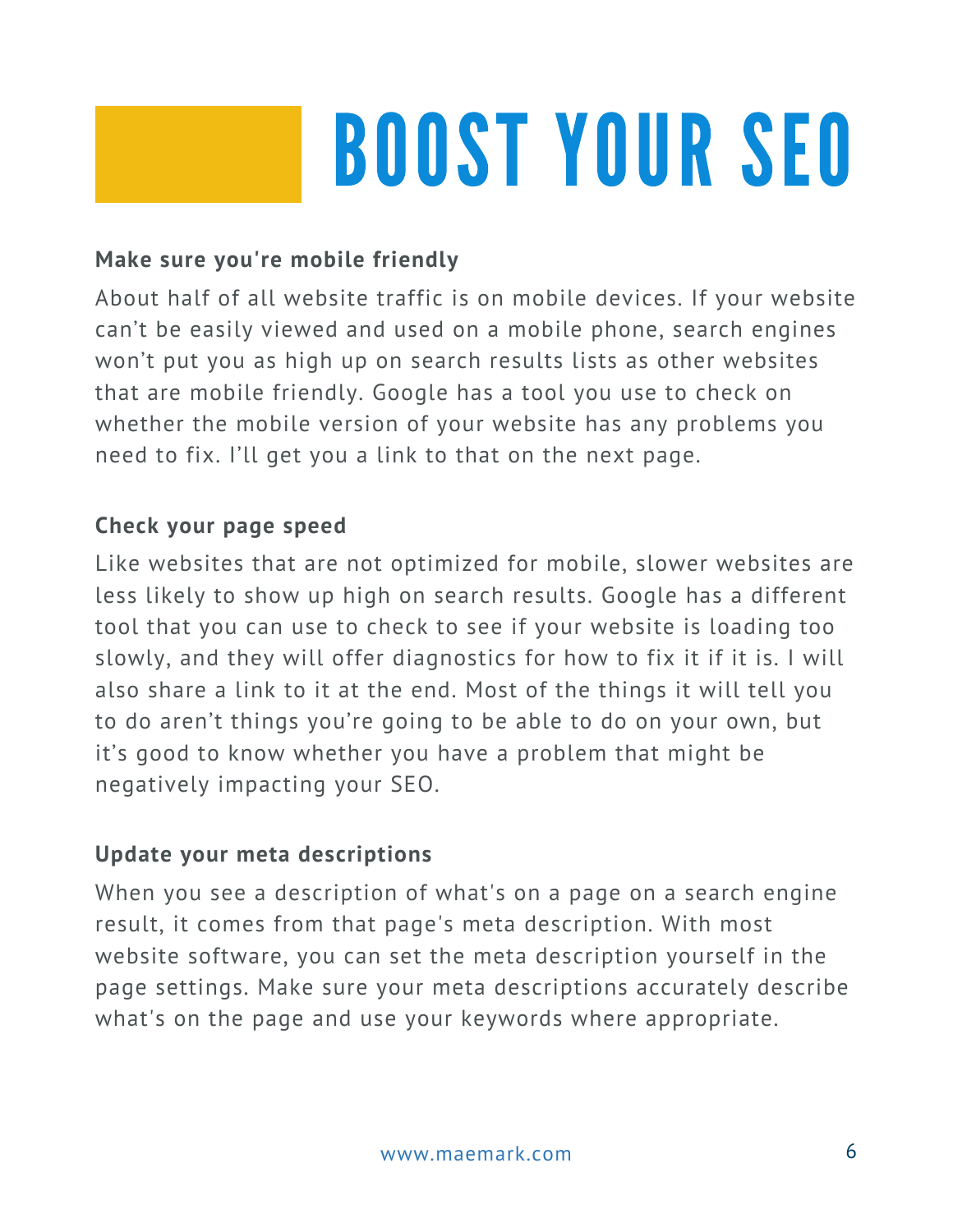### RESOURCES

Google My Business page setup: <https://www.google.com/business/>

Google Mobile-Friendly Test: <https://search.google.com/test/mobile-friendly>

Google PageSpeed Insights: <https://developers.google.com/speed/pagespeed/insights/>